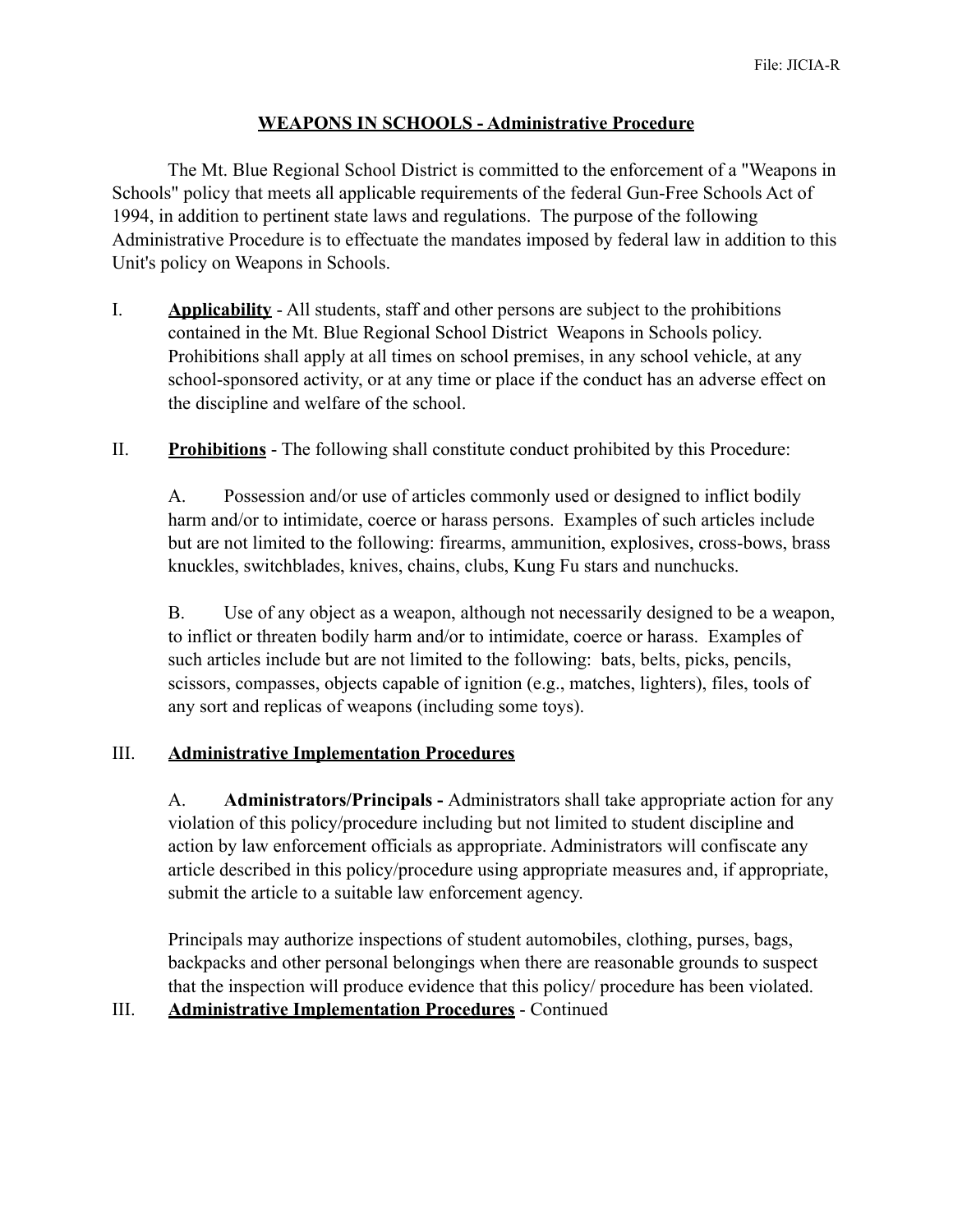B. **School Staff -** School personnel shall take appropriate action in the event of an altercation involving violence and/or the use of a weapon. Incidents shall be reported immediately to the appropriate administrator.

#### IV. **Enforcement**

A. **Title 20-A MRSA § 1001(9)(1995) -** Any student who violates this policy may be expelled under Title 20-A MRSA § 1001(9)(1995) if "found necessary for the peace and usefulness of the school." The School Board shall expel any student:

1. Who is deliberately disobedient or deliberately disorderly;

2. For infractions of violence;

3. Who possesses on school property a firearm, as defined in Title 17-A MRSA § 2, subsection 12-A, without permission of a school official; and

4. Who with the use of any other dangerous weapon, as defined in Title 17-A MRSA § 2, subsection 9, paragraph A, intentionally or knowingly causes injury or accompanies use of a weapon with a threat to cause injury.

B. **Title 20-A MRSA § 1001 9-A(B) -** Nothing in the MSAD No 9 Weapons in the Schools policy or in this Administrative Procedure shall prevent a school board from:

1. Offering instructional activities related to firearms or from allowing a firearm to be brought to school for instructional activities sanctioned by Mt. Blue Regional School District ; or,

2. Providing educational services in an alternative setting to a student who has been expelled.

 The Superintendent or his/her designee shall be responsible for granting permission to conduct such instructional activities consistent with Title 20-A MRSA § 1001 9-A(B).

C. **The Gun Free Schools Act of 1994 -** Any student who is determined to have brought a firearm to school, as defined by 18 USCA § 921, shall be expelled from the